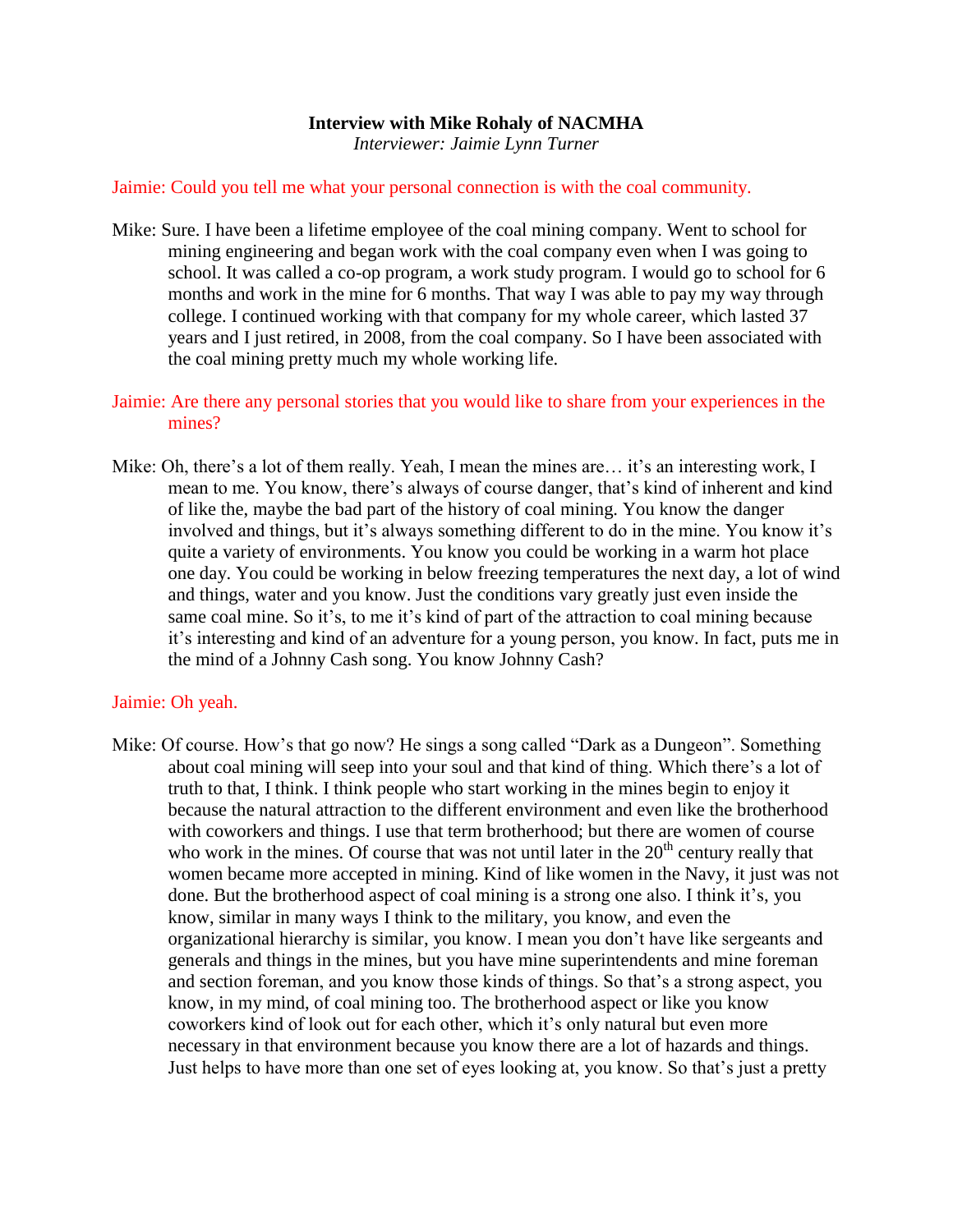strong aspect I've always thought. And honestly, I mean I myself am not a second generation or third generation coal miner. I'm a first generation coal miner.

## Jaimie: Oh, so you didn't have any family in the mines?

Mike: Right. I'm originally from the Pittsburgh area and do have a lot of uncles and things that worked in steel mills and things like that, didn't have any coal miners in the family. I kind of got interested in coal mining through a high school physics teacher. A coal company, a couple of coal companies, came to the school and offered this co-op program, you know this work study program and it just sounded interesting and that's how I got involved in it. Of course the fact that I could pay for school, pay my own way through school, you know was an attraction too, because I come from a large family; a family of 7 kids. I'm the oldest of 7. So, it was kind of a nice way to pay for school. But, you know, ever since then it's kind of been in my blood. But I worked primarily in the Pittsburgh area for the early part of my career, which was the 70s and early 80s and then I transferred here to West Virginia in October 1982 and I've been living here ever since, working here, been in the same house all that time. It really just kind of struck me how little there was available to the general public to know and learn about, you know, about the coal mines and things like that, you know. Because I mean it became readily apparent just from being here a year, 2 years, that, you know, how much history there is in this particular area and state, but even this area specifically, Fairmont. It just kind of amazed me that, well for one thing there was not a coal mining museum, you know, anywhere to be found.

# Jaimie: And the knowledge isn't passed down to the younger generations like it always, you know, it has been before. It's not something that is stressed in schools or a lot of places.

Mike: Yeah. You know. So, that is probably my biggest motivation to get the story out because I am not, you know, second, third, fourth generation coal miner and so I think I see things a little bit differently than the second, third, fourth generation coal miners. It's just, I think, so ingrained into most local coal miners that they just, I don't know, they like just take it for granted. And, I don't know, they just, they don't, I don't think they have a true appreciation for how great their work is, you know, to be honest. Like I said, the brotherhood aspect is there. They have a lot of aspect for each other and that kind of thing, but they're not showy people, you know what I mean? They're not like in your face, I'm a coal miner, you know.

# Jaimie: Yeah. They're a proud people, but they're humble at the same time.

Mike: Right, right. So nobody you know really seemed like wanted to take the initiative to get that word out there and tell the story of the region and the history and everything. Well that's not entirely true, cause I will say that in my 30 some years here that I did, I have seen, you know, initiatives for like coal mining museum and I've seen groups form and say hey we're going to, this time we're going to build a coal mining museum. I've seen 2 or 3 come and go and for one reason or another they disbanded and it wasn't really until the year like 2000 that I kind of felt like drawn into it. You know what I mean? I just had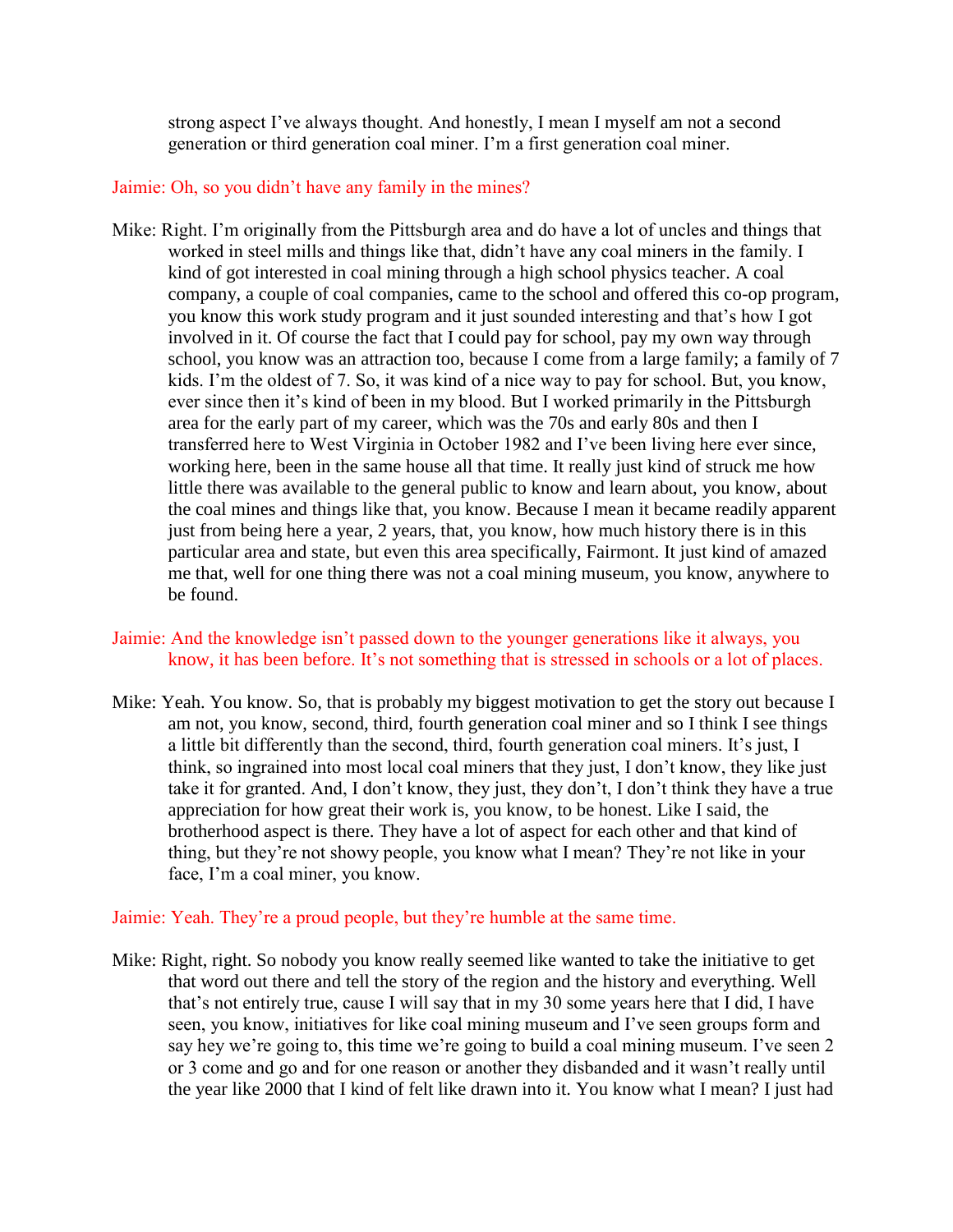seen too many initiatives go by the wayside and I just couldn't accept that, you know. It's not really in my nature to be a leader, okay? But I just felt drawn into the thing and felt like I needed to do something, you know, to, you know, tell the story of the area and of the coal miners in this area.

#### Jaimie: Is that brought your organization together?

Mike: Yes. And, you know, I am the kind of person that does not take commitment lightly, you know. So that was a big decision for me, you know, to kind of form the non-profit coal mining heritage group. I don't take that lightly. You know, once I do that I'm committed, you know, for life! So if it takes my life to tell the story, you know it's going to take my life to tell the story and it very well may take my life to tell the story, because we got started slow. You know, of course kind of formed the organization in the year 2000 and we got our non-profit status through the IRS in 2001. Of course you know September 11<sup>th</sup> 2001 happened and you know that certainly didn't put people's minds in the coal mining history. You know, everyone in the world of course was affected by that and so that, that kind of slowed our growth and things like that. And also the fact that, like I mentioned, there'd been other groups that had intended to start, build a coal mining museum and things and they came and went. And I think after jumping into the fray myself, I think that in retrospect probably a lot of the problem or hindrance in people going forward with that idea, it might sound ironic, but there's just so much history, there's just so much here in this area, in this immediate area, I mean that people who have interest in coal mining heritage have different ideas about where such a facility should be located, you know. Like, for example, Monongah, you know 5 or 6 miles south of here, you know, the largest coal mining disaster in U.S. history happened there, in 1907. It was a contingent and people think well that's where a museum should be you know. And another contingent said well we think it should be right in downtown Fairmont where the first commercial mine was started you know. And someone else will say well you know we still have some existing buildings from such and such time out in Carolina or whatever, we think it should be here. And another group say well there's actually still a mine here we could like reopen. So, I think that's counterproductive and made it difficult for people to get together on exactly where to build a coal mining museum and there's still some of that out there today. I think, I mean we've made this little humble little exhibit right here and there's really no historical significance to this particular location. There was a vein of coal on this property, which was mined you know probably 100 years ago, surfaced mined. It was very near the surface, up on the hill up here, but other than that there's really no history to this to this particular location. I personally felt that it was a good location because it is near the interstate, you know. You get traffic and maybe more visibility for travelers to see it and those kinds of things, but you know we're still kind of having that discussion... like do we want to like expand this facility or do we want to move it to another location like downtown for example. But it really wasn't until a few years ago that we kind of put the word out to local counties. Well let me say, just kind of frame our organization and our organization's geographic focus. Our geographic focus and historical focus is what we call the Fairmont field, okay? And the Fairmont field is 6 counties: Barbour, Harrison, Marion, Monongalia, Preston, and Taylor. So that's our, kind of our historic focus. So, after all these differing opinions were floating around out